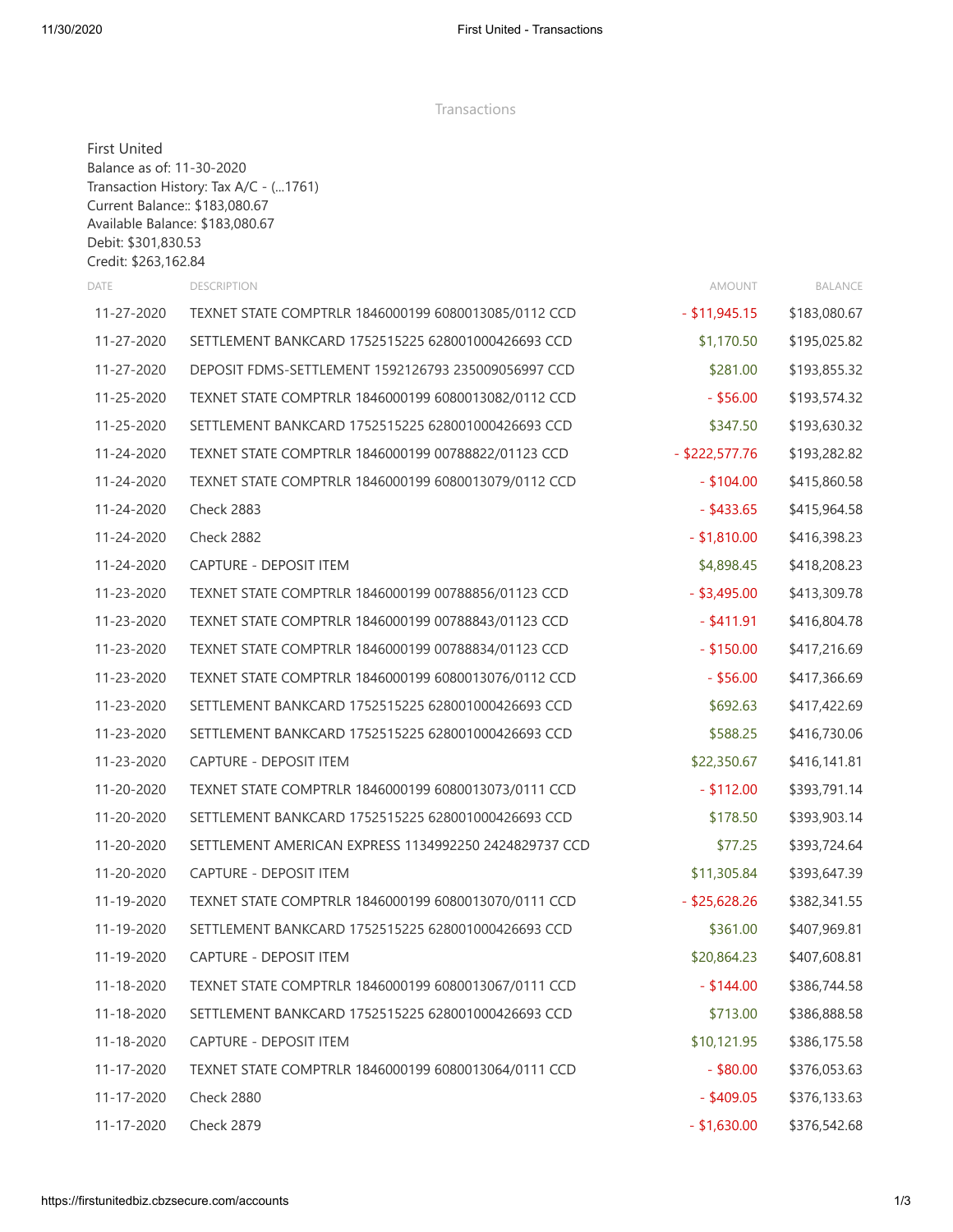| 11-17-2020 | <b>Check 2878</b>                                     | $-$ \$453.15    | \$378,172.68 |
|------------|-------------------------------------------------------|-----------------|--------------|
| 11-17-2020 | <b>Check 2877</b>                                     | $-$ \$1,750.00  | \$378,625.83 |
| 11-17-2020 | <b>Check 2876</b>                                     | $-$ \$1,165.00  | \$380,375.83 |
| 11-17-2020 | <b>Check 2875</b>                                     | $-$ \$15.04     | \$381,540.83 |
| 11-17-2020 | DEPOSIT FDMS-SETTLEMENT 1592126793 235009056997 CCD   | \$71.00         | \$381,555.87 |
| 11-17-2020 | DEPOSIT FDMS-SETTLEMENT 1592126793 235009056997 CCD   | \$71.00         | \$381,484.87 |
| 11-17-2020 | CAPTURE - DEPOSIT ITEM                                | \$21,175.56     | \$381,413.87 |
| 11-16-2020 | TEXNET STATE COMPTRLR 1846000199 6080013061/0111 CCD  | $-$ \$80.00     | \$360,238.31 |
| 11-16-2020 | SETTLEMENT BANKCARD 1752515225 628001000426693 CCD    | \$713.25        | \$360,318.31 |
| 11-16-2020 | SETTLEMENT BANKCARD 1752515225 628001000426693 CCD    | \$155.50        | \$359,605.06 |
| 11-16-2020 | DEPOSIT FDMS-SETTLEMENT 1592126793 235009056997 CCD   | \$71.75         | \$359,449.56 |
| 11-16-2020 | CAPTURE - DEPOSIT ITEM                                | \$1,378.31      | \$359,377.81 |
| 11-13-2020 | TEXNET STATE COMPTRLR 1846000199 6080013057/0111 CCD  | $-$ \$64.00     | \$357,999.50 |
| 11-13-2020 | SETTLEMENT BANKCARD 1752515225 628001000426693 CCD    | \$381.25        | \$358,063.50 |
| 11-13-2020 | DEPOSIT FDMS-SETTLEMENT 1592126793 235009056997 CCD   | \$74.25         | \$357,682.25 |
| 11-13-2020 | CAPTURE - DEPOSIT ITEM                                | \$35,465.56     | \$357,608.00 |
| 11-12-2020 | TEXNET STATE COMPTRLR 1846000199 6080013054/0111 CCD  | $-$ \$202.00    | \$322,142.44 |
| 11-12-2020 | SETTLEMENT BANKCARD 1752515225 628001000426693 CCD    | \$1,006.25      | \$322,344.44 |
| 11-12-2020 | SETTLEMENT BANKCARD 1752515225 628001000426693 CCD    | \$443.50        | \$321,338.19 |
| 11-12-2020 | SETTLEMENT AMERICAN EXPRESS 1134992250 2424829737 CCD | \$77.25         | \$320,894.69 |
| 11-12-2020 | CAPTURE - DEPOSIT ITEM                                | \$12,797.64     | \$320,817.44 |
| 11-12-2020 | <b>CAPTURE - DEPOSIT ITEM</b>                         | \$2,087.25      | \$308,019.80 |
| 11-10-2020 | TEXNET STATE COMPTRLR 1846000199 6080013051/0110 CCD  | $-$ \$104.00    | \$305,932.55 |
| 11-10-2020 | DEPOSIT FDMS-SETTLEMENT 1592126793 235009056997 CCD   | \$233.00        | \$306,036.55 |
| 11-10-2020 | DEPOSIT FDMS-SETTLEMENT 1592126793 235009056997 CCD   | \$148.50        | \$305,803.55 |
| 11-10-2020 | <b>CAPTURE - DEPOSIT ITEM</b>                         | \$2,846.46      | \$305,655.05 |
| 11-09-2020 | TEXNET STATE COMPTRLR 1846000199 6080013048/0110 CCD  | $-$ \$20,635.81 | \$302,808.59 |
| 11-09-2020 | <b>Check 2870</b>                                     | $-$ \$6.50      | \$323,444.40 |
| 11-09-2020 | SETTLEMENT BANKCARD 1752515225 628001000426693 CCD    | \$851.50        | \$323,450.90 |
| 11-09-2020 | SETTLEMENT BANKCARD 1752515225 628001000426693 CCD    | \$760.23        | \$322,599.40 |
| 11-09-2020 | SETTLEMENT AMERICAN EXPRESS 1134992250 2424829737 CCD | \$85.50         | \$321,839.17 |
| 11-09-2020 | DEPOSIT FDMS-SETTLEMENT 1592126793 235009056997 CCD   | \$71.00         | \$321,753.67 |
| 11-09-2020 | <b>CAPTURE - DEPOSIT ITEM</b>                         | \$5,131.70      | \$321,682.67 |
| 11-06-2020 | TEXNET STATE COMPTRLR 1846000199 6080013045/0110 CCD  | $-$ \$32.00     | \$316,550.97 |
| 11-06-2020 | <b>Check 2874</b>                                     | $-$ \$416.00    | \$316,582.97 |
| 11-06-2020 | Check 2873                                            | $-$ \$1,530.00  | \$316,998.97 |
| 11-06-2020 | <b>Check 2872</b>                                     | $-$ \$443.25    | \$318,528.97 |
| 11-06-2020 | Check 2871                                            | $-$ \$1,700.00  | \$318,972.22 |